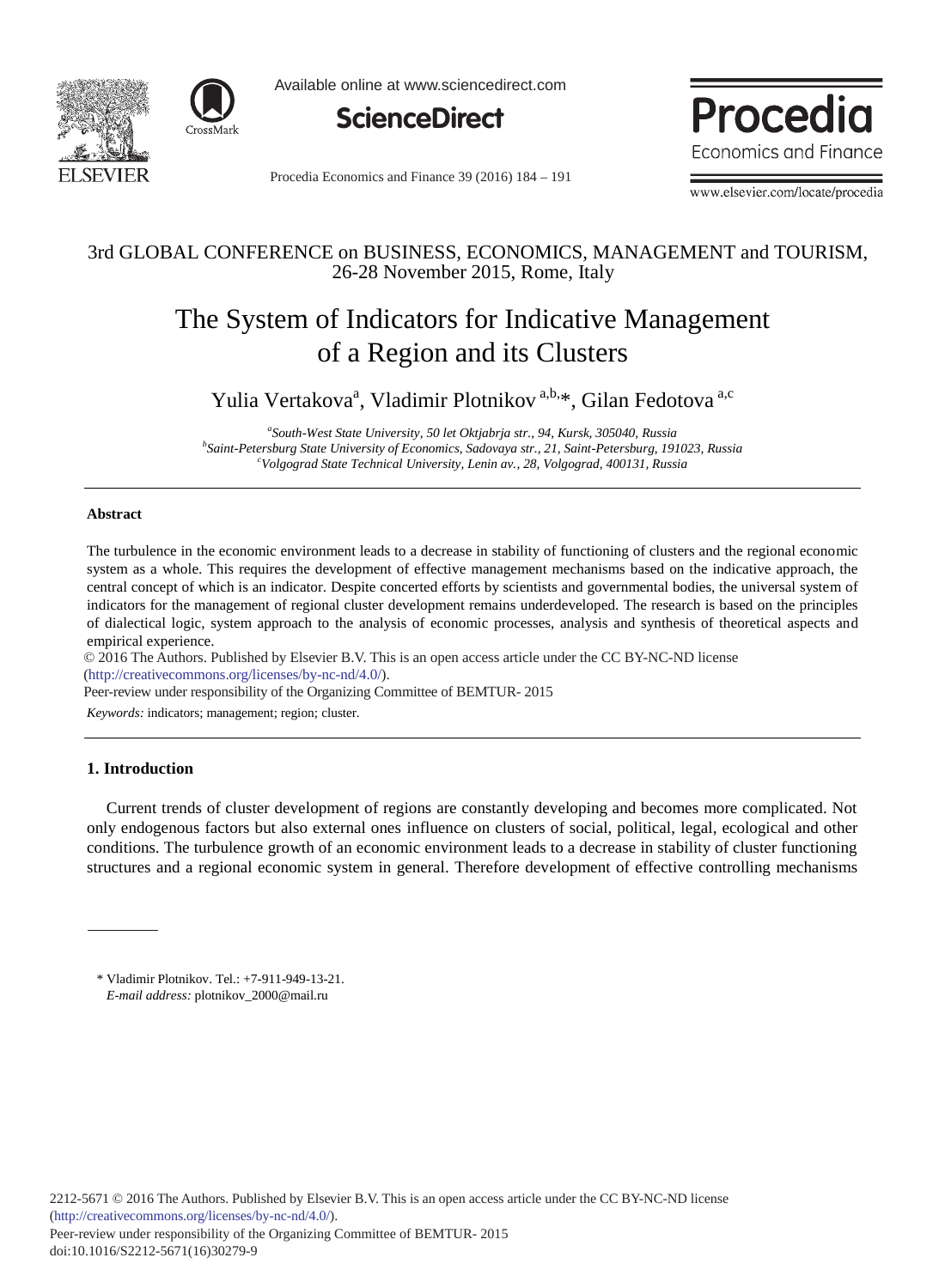Objectively there is an increase of the state and government participation in the regulation of the economy and in the development management of the economic processes. Thus it requires review of public administration tools. And the special-purpose programs should be included in order to guarantee development goals on the basis of an indicative approach.

The analysis shows that up to date the development approaches to indicative management haven`t been worked out methodologically. Therefore that emphasizes a subject point to a greater extent.

Such famous scientists as Frisch (1992), Tinbergen (1964, 1981), Kovacs and Dallago (1990), Mitchell (1935) and others made a major contribution to the development of the planning theory. Besides they proved the reasons for its prerequisites under a free market economy. In Russia founders of the theory of planning are Kondratieff (1984), Bazarov (1964), Kantorovich (1939). After that, many other scientists studied the origin, the development and practical application of public administration using the special-purpose programs as well as an indicative approach (Rostow, 1994; Solow, 1956; Zhikharevich, 2012; Paskus and other, 2015; Vertakova and Plotnikov, 2013 and other). Many other scientists were engaged in the development and studying of the mechanisms of separate element usage when dealing with strategic managing system.

The conducted research is based on the principles of dialectic logic and system approach to the analysis of the economic phenomena and processes; the analysis and synthesis of theoretical provisions and empirical experience of indicative management implementation in different countries. To achieve new scientific knowledge we applied the scientific sophistication approaches which are proved and widely used in modern scientific investigations: selection, distribution, comparison, generalization, forecasting, regression and correlation analysis, graphical description and performance analysis etc.

#### **2. Indicative approach application in public administration**

Meeting the challenges of a sustainable development requires that the public authorities carry out a reasonable, rational and effective long-term management activity aimed at an adaptive overcoming of the arising difficulties and the operational adaptation of governance to the changing situation. In this regard, traditional methods of forecasting, planning, managing and monitoring of the economy functioning are being relegated into the background, giving way to the new more productive management methods, such as special-purpose programs and project management on the basis of indicative approach.

Many countries are actively trying to implement an indicative management into management practice. These tools adapted for market conditions are performed by the indicative (from French "indicatif" – index) methods, supported by the creation of economic conditions in order that the organizations could adopt these governmental recommendations within the planning period.

Such type of planning has gained considerable development in a number of countries (France, Great Britain, Germany, China, Japan, Canada and the USA) and proved the efficiency as one of the instruments of state regulation under market economy. In industrially developed economy the state and the market aren't contrasted; besides the market mechanisms one can also find functioning of the self-regulation and regulation mechanisms and, first of all, indicative management should be mentioned

Such an approach was first proposed by the American economist (from Germany) Landauer (1944). According to this approach the government influences an economic development rather by means of coordination and providing with information, than by making decisions and issuing instructions. The state, relying on possibility of planning and economic regulation, should adjust the arising deformations and moreover it should periodically return the market relations in the mode of perfect competition; as for the economy it must be put in a dynamic balance position, and finally the subsistence level of consumption of the vulnerable social group should be up to acknowledged standard.

There is no precise definition of "indicative planning" (IP) or "indicative management". One of the first definitions of IP is given by the Italian scientist Dallago (1990). In his opinion, an indicative planning is a kind of macroeconomic planning and conscious activities of public administration, the purpose of which is to lead the national economy to the desired effect by maturity. Thus the constituted plan documents contain only general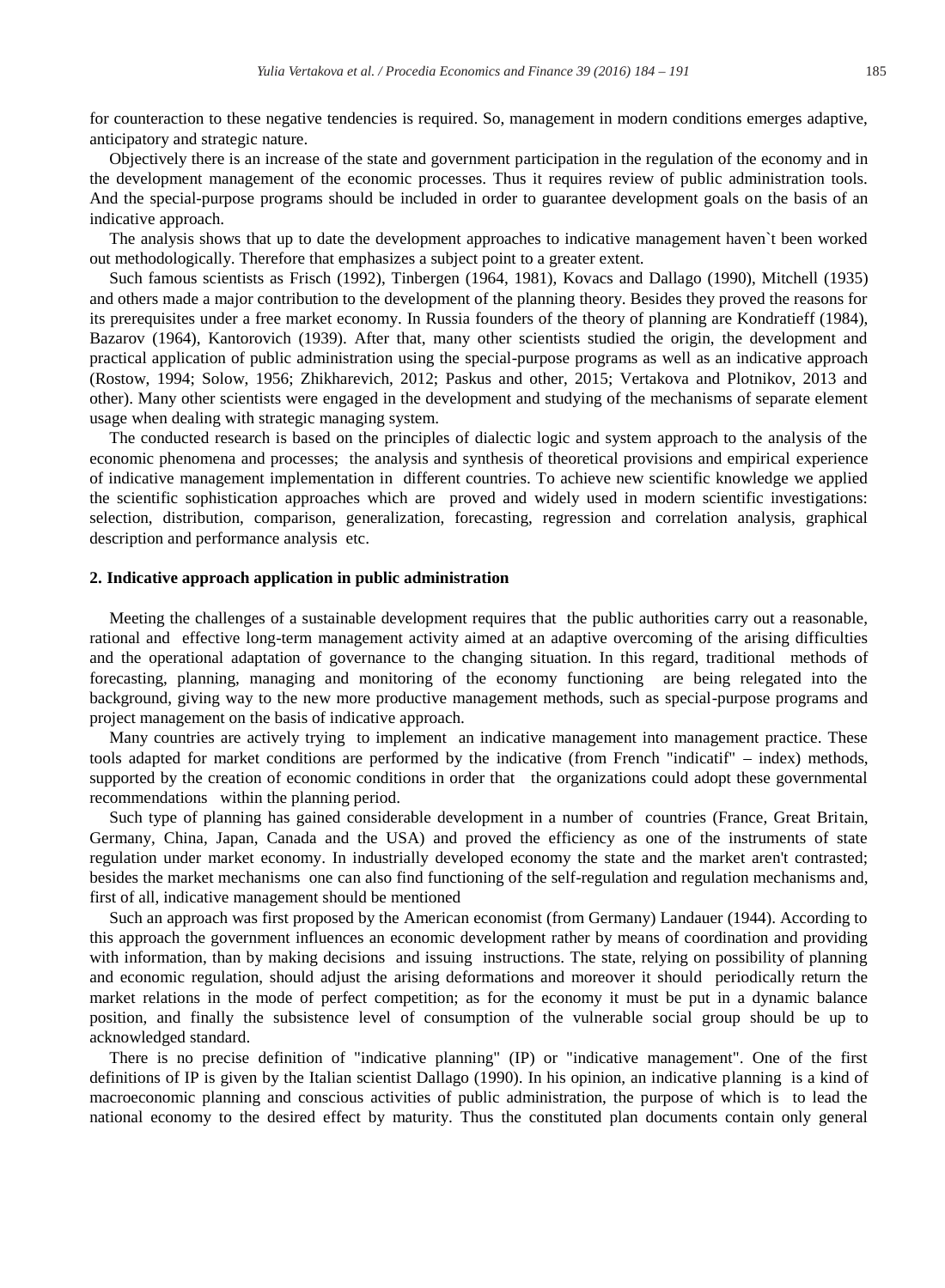forecast contours regarding a desirable economy development, besides these papers also state the decisions on the public expenditures, investments and current business expenses.

We consider that an indicative management is a coordination mechanism of the interests and activity of the state and non-state economic entities. It is based firstly on the indicator forming system of social and economic development and secondly on the establishment of the government interventions for their achievement. The indicative management is a method of the economic regulation by means of promotion of the particular development purposes and creation of the state incentives for those commercial enterprises which agree to work according to these state recommendations.

We believe that the concept "indicative planning" does not fully reflect its content. It is not only about workingout of a plan, but it is also related to the specific management techniques: that is the impact of a managing subsystem on the managed system. Therefore it is not surprisingly to speak about the requirement of implementation of the indicative management system.

The development of an indicative management took several forms corresponding to various stages of the state economy regulation (Table 1). A transition of the indicative management from one form to another ("cyclical" (short-term) – "structural" – "strategic") assumes a degree increase of its efficiency and a lean cooperation level of all relevant regulatory institutes. This evolution took decades and it was expected in different countries.

| <b>IP</b> Forms                 | <b>Functional List</b>                                                                                                                  |                                                                                                                                                                                                       | Dominating tools                                                                                                                         | Illustration                                                                                                                                                                                                                        |
|---------------------------------|-----------------------------------------------------------------------------------------------------------------------------------------|-------------------------------------------------------------------------------------------------------------------------------------------------------------------------------------------------------|------------------------------------------------------------------------------------------------------------------------------------------|-------------------------------------------------------------------------------------------------------------------------------------------------------------------------------------------------------------------------------------|
|                                 | Regarding<br>Macroeconomics                                                                                                             | Social Welfare                                                                                                                                                                                        |                                                                                                                                          |                                                                                                                                                                                                                                     |
| Cyclical<br>(or short-<br>term) | Anti-cyclic policy,<br>maintenance of<br>macroeconomic<br>balance, effective use of<br>production resources                             | Employment control, job<br>creation policy, monetary<br>assistance amount depending<br>on the labor market situation,<br>indexation                                                                   | Short-term<br>measures of<br>monetary and fiscal<br>policy                                                                               | "The ten-year plan of a national"<br>income doubling " (1961-1970) in<br>Japan, "An economic growth route<br>model" (1976-1985) in Canada. The<br>Forecast of Labor Department for<br>1986-1995 in the USA                          |
| Structural                      | Structural<br>reorganization of the<br>industry, directive<br>changes of export and<br>import, etc.                                     | Training and personnel<br>development programs suitable<br>for sectoral structure; social<br>integration into structural<br>changes, consumption and<br>insurance standards, their<br>differentiation | Motivation on a tax<br>subsidy basis, soft<br>credits and other<br>state supportive<br>measures within<br>selective structural<br>policy | Japanese master plan (for 1960-1970)<br>and $1969-1985$ ) - the management<br>concept called "growth poles";<br>Japanese master plan to reduce an<br>excessive conglomeration of the<br>population; close alliance between<br>areas |
| Strategic                       | Fundamental research,<br>innovative solutions in<br>the area of high-quality<br>production, ecological<br>balance, regional<br>planning | Education, advanced staff<br>training for "economy of<br>knowledge"(considering<br>forecasts)                                                                                                         | Institutional policy,<br>development at<br>micro, meso and<br>macro levels of<br>competitive<br>advantages, strategic<br>marketing       | The 10th indicative plan of France<br>(1989-1992). 6 development key<br>points were established there. . Each<br>of them was granted the status of the<br>target state program secured by cost<br>benefits                          |

Table 1. Characteristic of Forms of Indicative Planning in different countries.

Different countries have got the same-type procedural algorithms of IP regarding their content and they are integrated with several well known Russian mathematical economic models. However the development of the relevant planned decisions and their statutory recognition are significantly different in the USA and Western Europe.

The European system and, first of all, the French system of indicative planning is based on the aggregate dynamic models of long-term forecasting, and as well as on the statistical concept implementation of national accounts. The indicative plan includes the middle-term objective statements to develop economy, estimated figures and tendencies, conceptual transform algorithms of structural proportions. Key plan sections are concerned with the economic growth, investments, financial flows, economy balance, inflation and competition. In most cases the strategic tasks are expressed in specific plan targets (quantity-based), but the last ones are of secondary importance.

The American practice of indicative planning can be conditionally called adaptive. The plan itself isn't created at all, but each task of the social and economic development of the country which is accepted to execution by federal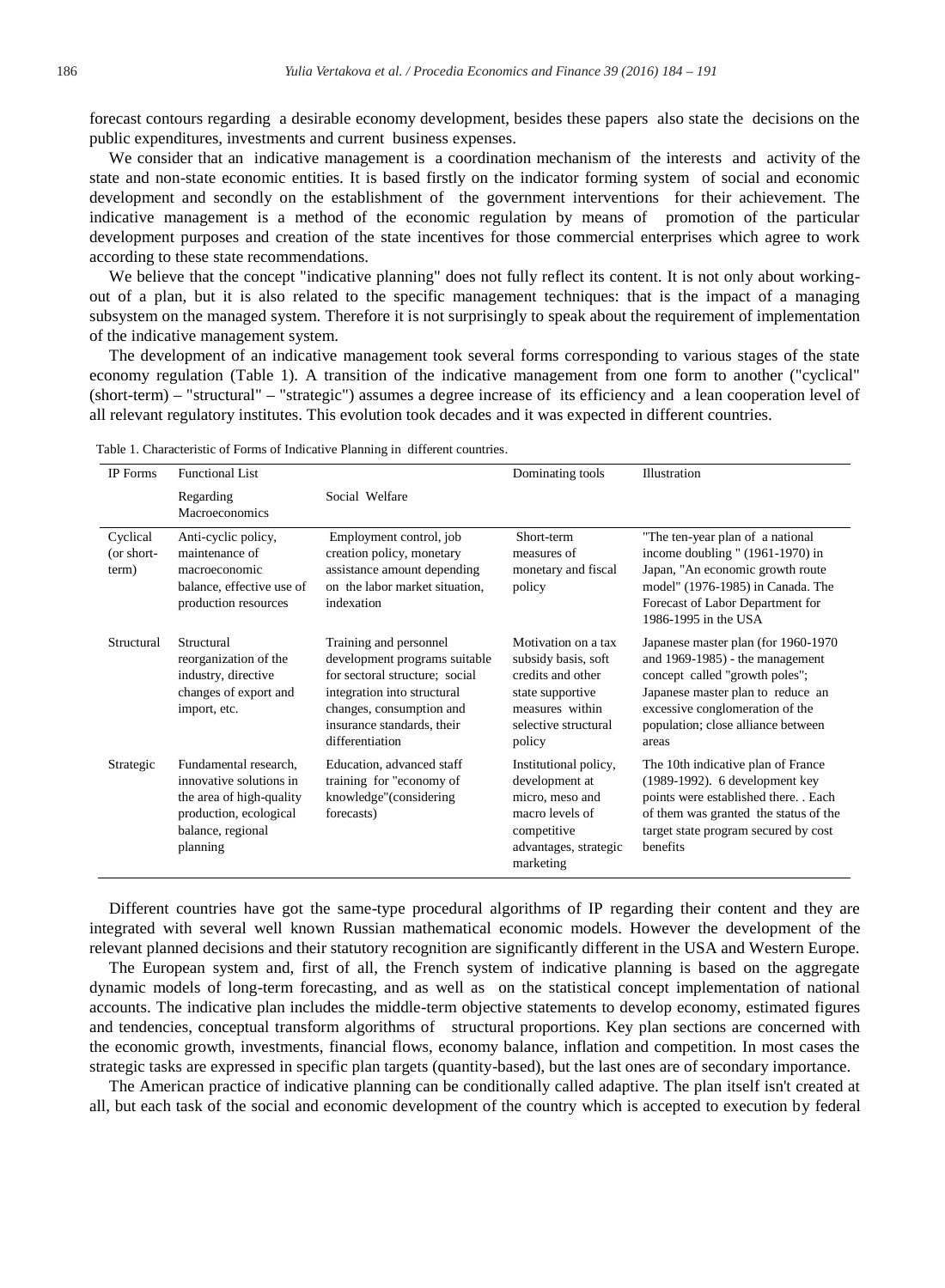government, is stated by the special federal budget law. A primary state role in the USA is to ensure legal rules within which the economic transactions are taking place. Industries, where the state is neither a producer, nor a buyer, are influenced by their decisions: through subsidies and taxes (direct and indirect), and also by means of the regulatory measures. So, it should be mentioned that in the USA the most important set of direct aid grants is intended to agricultural industry.

Thus, the state encourages some activities by subsidizing them, and constrains the others, imposing taxes on them.

In Russia we realize the synthesis of foreign indicative planning techniques. Thus their set contains the elements of both the American and West European techniques. The IP is a part of the state strategic planning. We understand that it is an element of the state development policy. Its subject matter is to form the long-term top priorities for further development of the socioeconomic system; to choose the achievement methods under a national legal framework and institutional restrictions of a national economic system by means of managerial function implementation by the authorized bodies; to develop a system of the mutually agreed plans and forecasts which are harmonized with the national socioeconomic policy.

#### **3. Indicator system development in regional management**

The central concept of system of indicative management is an indicator. It is the integrated indicator which quantitatively determines qualitative characteristics of an economic event, a process, a phenomenon. While in the indicative management the interactive indicator system is worked out . The system sustainability is characterized by correspondence of social economic system. Despite the attempts of scientists and public authorities, there is no universal indicative system of regional development management and regional cluster operation so far. It concerns not only Russia, but also many other countries which are actively using the mechanisms of indicative management (France, the USA, Canada, etc.).

Indicator systems allow different countries to assess the management quality and the status of the managed object. Social research is used for a quality management evaluation, for instance we can name the business cost level to overcome administrative barriers; or government work to provide the state services evaluated by the citizens. One of the indicators is the integrated international indicator GRICS (Governance Research Indicator Country Snapshot). It is focused on the economic development of a private sector in the country regardless of state character (a geographic location, natural climatic conditions, land, resources, etc.). Different rating systems are used to evaluate the control object. But they could be excessive and besides they aren't related to the long-term achievement.

We believe that such an approach concerned with the indicator system development does not provide the objectivity and the full assessment of public administration. And it can't be taken as a basis for the formation of the indicative management system. In our opinion, all set of indicators should be divided into three groups:

- "status indicators" describe exactly the status as well as the status changes or some process movement. Neither the federal government nor regional authorities can't directly influence these indicator changes;
- x "driving force indicators" represent the indicators by means of which it is possible to estimate consequences of the decisions made by public authorities;
- "response indicators" are designed to warn that an economy is being brought to a crisis and there is a need for economic policy changes. For example, a choice of some of the most important policy parameters for which the fixed development rates with specification limits are established. Overcoming of one of the thresholds means entering into a critical zone an unfavorable economic situation. It implies the need to carry out the corrective measures or to change one of the indicative plan tasks.

So in France an approach of a dangerous situation is judged by the following response indicators:

- the annual growth of the overall price level on consumer goods (by more than 1% compared with EU countries);
- cover ratio of import by export  $-90\%$ ;
- growth rates: of the gross domestic product 2%; of the industrial production 2%; of the investments 2,5%;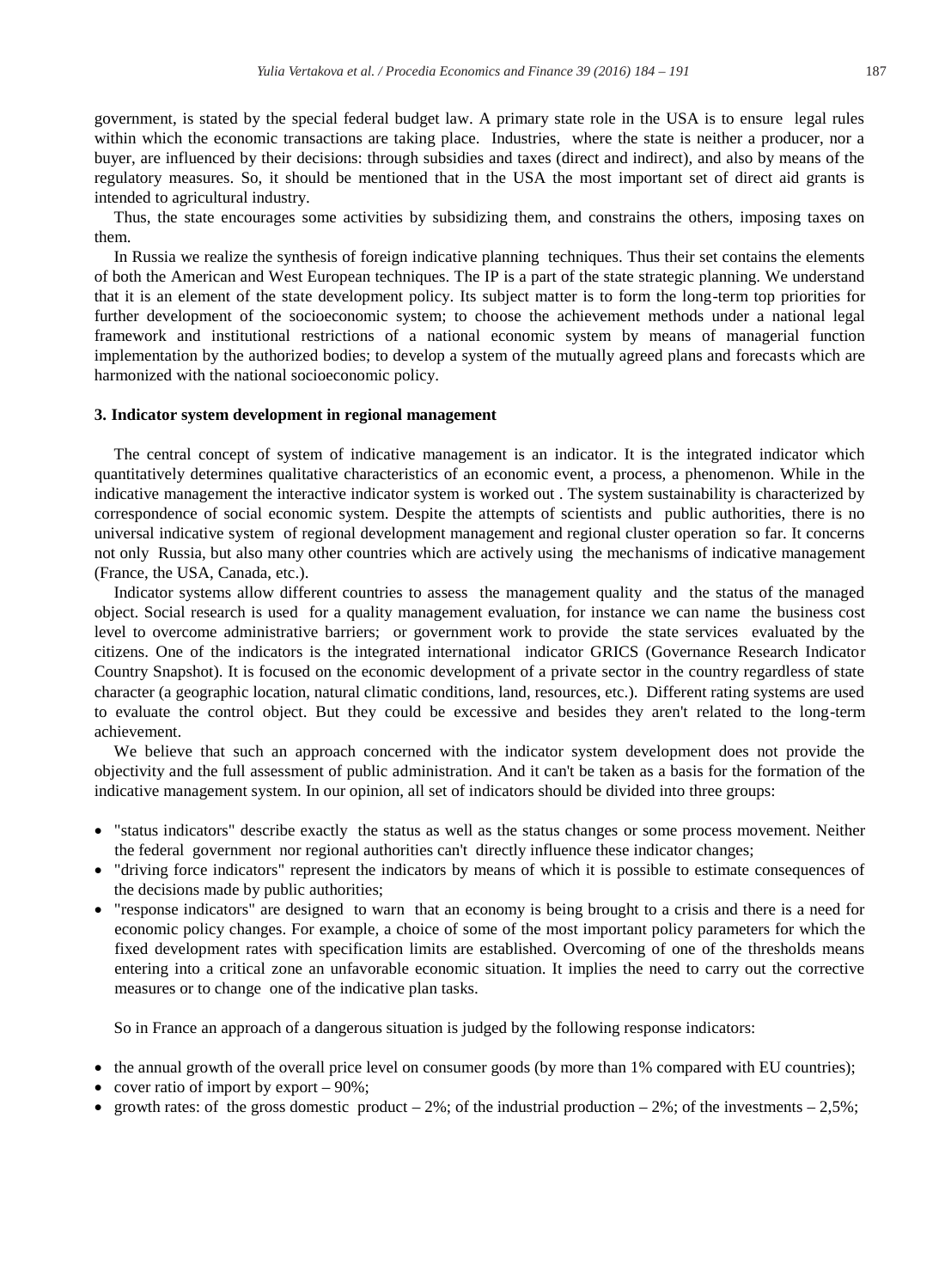$\bullet$  an employment rate (the number of the unemployed is not more than 2,5% of the active population).

An establishment of similar indicators had a certain practical value to respond to the changes caused by market processes. But it required considerable efforts to form such indicators and didn't give rebalancing guarantees. Therefore, it is important to create an effective indicative system of the regional indicative management and the main requirement is imposed on its cluster development: to describe fully and at the same time not excessively social and economic development of the region and its cluster formations. Thus this system shall be suitable for an effective evaluation of management in practice.

We have developed a technique of the indicator formation to assess a sustainable development of the region in the long term. The proposed system of indicators is based on two principles: hierarchy and interdependence. The first principle implies to group all variety of indicators. These group division is performed by analyzing the goals of the development processes. The corresponding indicators used at various levels of target planning of economic processes reflect these processes (Table 2). As follows from its content there are 5 groups of indicators: universal, industrial, commercial, social and price indicator.

| Indicator                                             | Format (character)  | Code           |
|-------------------------------------------------------|---------------------|----------------|
| GDP (GRP)                                             | Multifunctional (Y) | Y1             |
| Inflation                                             | Price $(P)$         | P1             |
| Investment                                            | Multifunctional (Y) | Y2             |
| Real income of the population                         | Social (S)          | S <sub>1</sub> |
| Industrial production                                 | Industrial (I)      | $_{\rm II}$    |
| Retail turnover                                       | Trade(T)            | T <sub>1</sub> |
| Oil and gas production                                | Industrial $(I)$    | 12             |
| Export                                                | Trade(T)            | T <sub>2</sub> |
| Import                                                | Trade(T)            | T <sub>3</sub> |
| Pipeline, electric, general cargo rates               | Price $(P)$         | P <sub>2</sub> |
| Energy output ratio                                   | Industrial (I)      | I3             |
| Rate of exchange                                      | Price $(P)$         | P <sub>3</sub> |
| Expenditures                                          | Social $(S)$        | S <sub>2</sub> |
| Unemployment rate                                     | Social (S)          | S <sub>3</sub> |
| Consumer price index                                  | Price $(P)$         | P <sub>4</sub> |
| Lifespan                                              | Social $(S)$        | S <sub>4</sub> |
| Natural population decline                            | Social $(S)$        | S <sub>5</sub> |
| Labor efficiency                                      | Industrial (I)      | I4             |
| Construction, transport industries, telecommunication | Industrial (I)      | I <sub>5</sub> |
| Average monthly nominal wage                          | Social (S)          | S <sub>6</sub> |
| Oil price                                             | Price $(P)$         | P <sub>5</sub> |

Table 2. Indicator Systematization of an economic system development.

According to the combinations of indicative management levels the following groups of indicators are distinguished:

- R1 harmonization group which covers all planning levels. They are compared at the subordinate levels with that one of the higher levels , providing a balanced vertical system of strategic indicative management;
- R2 correlation group which provides neighboring relationship in case of program and goal planning between the country level and large territorial units as well as allows to determine the most priority areas of development according to regional resources;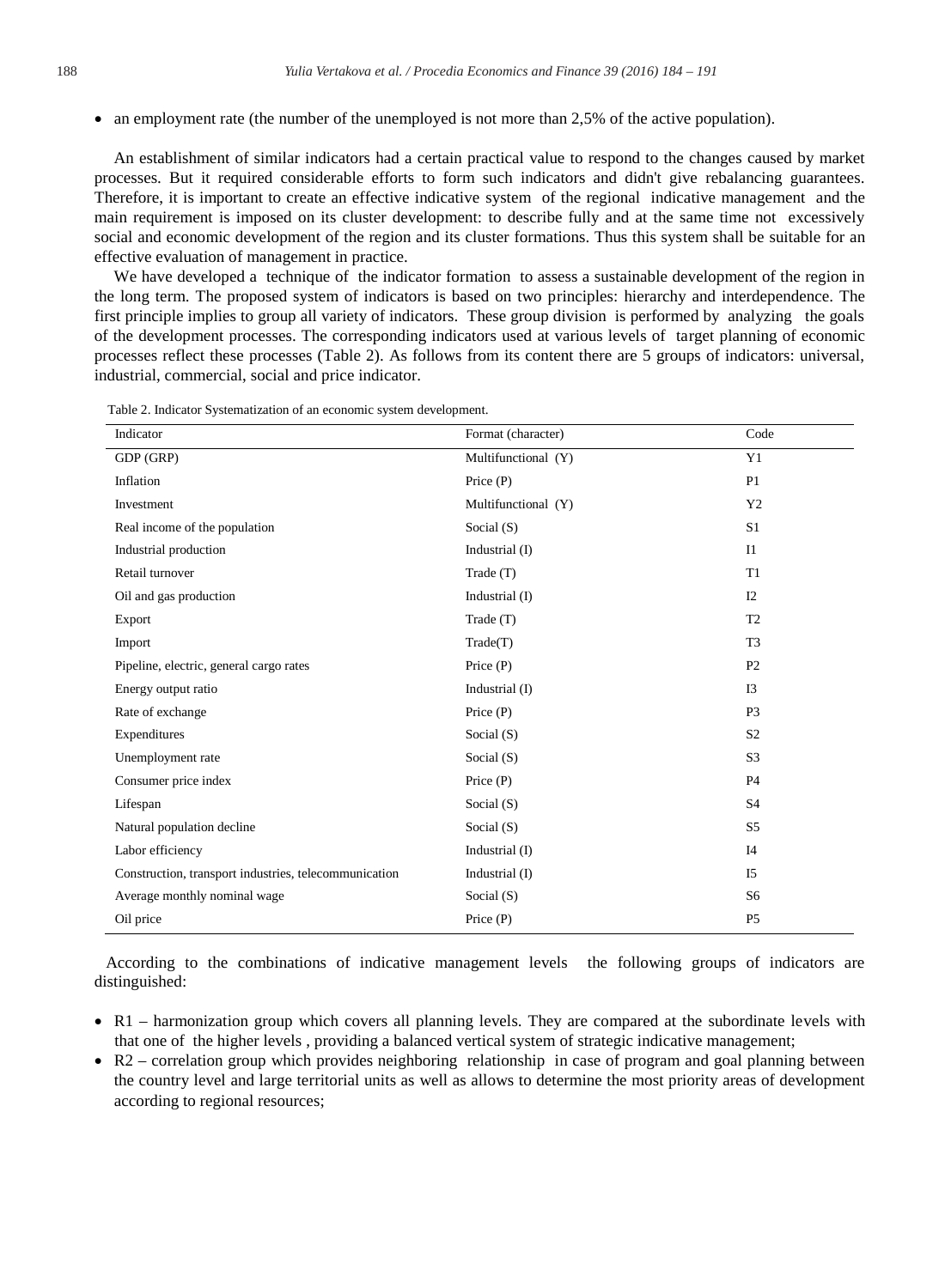- R3 stabilization group which defines the basic guidelines of social and economic policy, influences the stability and human well-being as a whole;
- $\bullet$  R4 equalization group, which is connected with the budget support of the region recipients;
- R5 coordination group which is focused on the ensuring equal development in all regions of each federal district;
- R6 group of region sustainability. In our opinion, regions are to become the main conductors and executives of the state social and economic policy. The group indicators are designed to create a basis of strategic planning for ensuring stable development of the country as an entity of its regions.

Practical approval of the proposed technique was carried out in one of the Russian regions – Volgograd region. The social and economic development strategy of this region and its clusters has been studied up to 2020. The strategy uses 538 indicators to measure mission effectiveness. The significant number of indicators makes it difficult to control and monitor their achievement, and also complicates resources allocation process in the course of strategy implementation.

To solve the problem of scaling-down the control matrix by the traditional method they use the method of selection of the most significant indicators and they exclude from consideration those of them which are recognized as the minor. We believe that such an approach can't be considered acceptable from the standpoint of public authority supply, since in this case, in fact it is offered to reduce their purpose, objectives and functions. And this reduction will negatively affect a general state of the control system and, besides it will dilute the essence of the state economic policy since it won't meet one of the fundamental ideas of an effective management – the law of requisite variety.

In order to rationalize the resources allocation between the areas of an economic system which is expressed by the relevant indicator groups when using the analytic hierarchy process we set out the priorities of each of the indicator groups considered above. As a result we have received the following priority vector of the indicator groups in order of decreasing:

 $R3 (0.32) \rightarrow R6 (0.24) \rightarrow R1 (0.22) \rightarrow R2 (0.09) \rightarrow R4 (0.07) \rightarrow R5 (0.06).$ 

Using these priorities it is offered to carry out quality estimation of an indicative management of the region and its clusters by calculation of an integrated index (by formula of the weighted average). This integrated index reflects a general development trend of the national economy, both at the country level and at the level of the individual regions.

The principle of interdependence in the system of an indicative management implies the identification of correlations between the indicators creating opportunities for ensuring balance development and innovating resource allocation (Table 3). It has been created according to the strategy of Volgograd region.

| Area of strategic guidelines                     | Indicators                                                                                                                                                 |
|--------------------------------------------------|------------------------------------------------------------------------------------------------------------------------------------------------------------|
| Developing human capital                         | Population satisfaction with the activities of the executive authority $(R1)$<br>The average monthly nominal wage (F1)<br>The crime amount decrease $(R2)$ |
| Developing positive climate to run a<br>business | Attracting all type investments (F2)<br>Comfort level for business (F3)<br>The number of high-capacity jobs comparing with the total number of jobs (R3)   |
| Improvement of management<br>system              | Gross Regional Product (F4)<br>Placement among similar economic systems (here taken Volgograd, Russian megacity) (R4)                                      |
| Improvement of environmental<br>quality          | New housing supply (F5)<br>Satisfaction with Public health service (R5)<br>Satisfaction with the quality of education (R6)                                 |

Table 3. Example of strategic guidelines.

The provided targeted strategic guidelines are grouped into 4 groups according to the scope of engagement, then each group has been divided into factorial indicators (index F) and resultants (index R). It has been done in order to carry out the correlation analysis and to find out the correlation ratio between them. According to these groups of strategic guidelines a comparison of factorial indicators and resultants has been made. It has been established that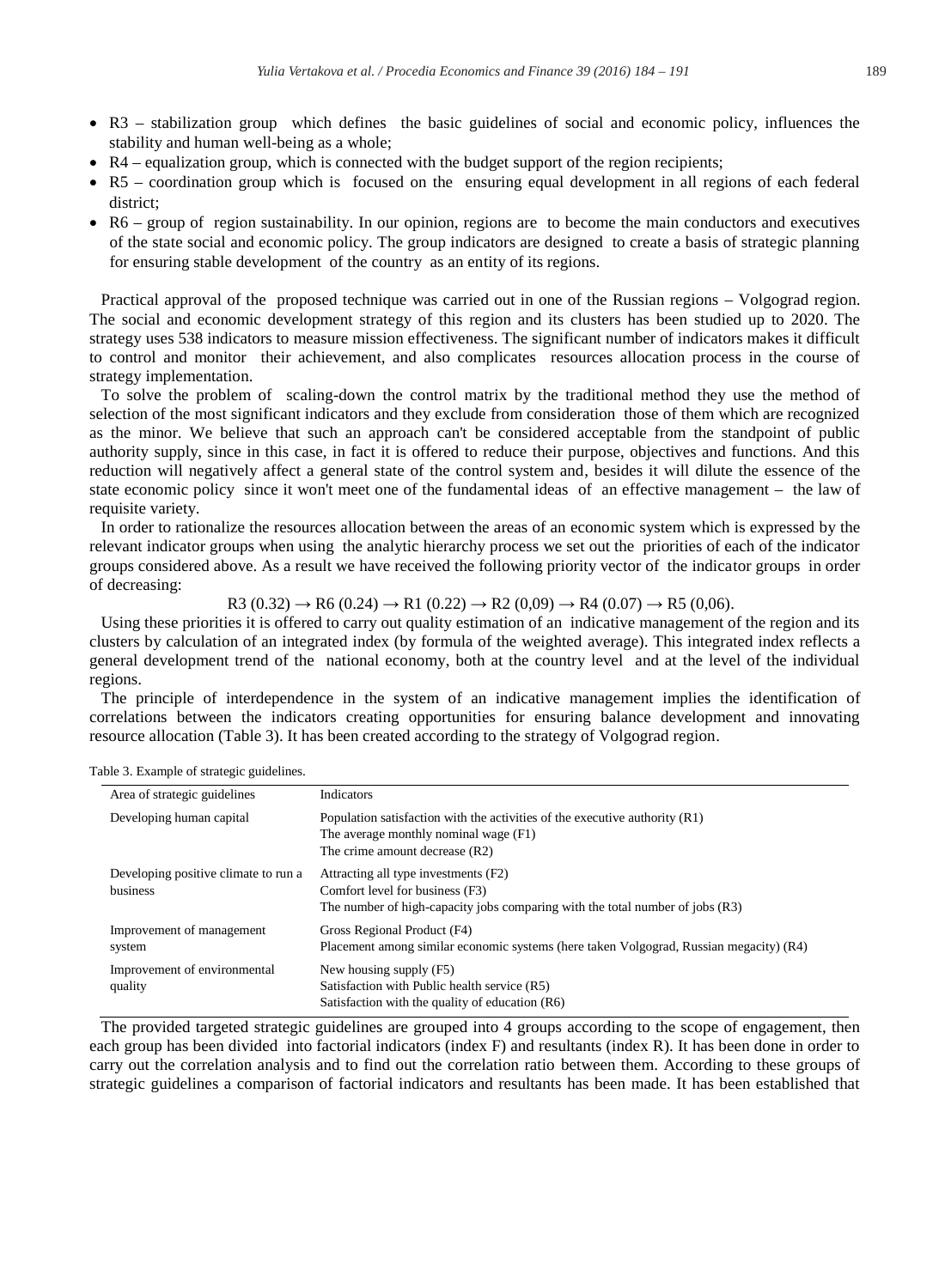|                | R1     | R <sub>2</sub>           | R <sub>3</sub>           | R4                       | R <sub>5</sub>           | R <sub>6</sub> |
|----------------|--------|--------------------------|--------------------------|--------------------------|--------------------------|----------------|
| F1             | 0.6398 | $-0,9763$                | 0,9595                   | $\overline{\phantom{a}}$ | $\overline{\phantom{0}}$ | -              |
| F2             | 0,8949 | $-0,9264$                | 0.9717                   | -1                       | 0,9883                   | 0,9787         |
| F3             | 0.9428 | 0,8295                   | $\overline{\phantom{0}}$ | $\overline{\phantom{0}}$ | $\overline{\phantom{0}}$ | -              |
| F <sub>4</sub> | 0,6151 | $-0.9788$                | 0,9595                   | $-0,8604$                | 0,9962                   | 0,9650         |
| F <sub>5</sub> | 0,6509 | $\overline{\phantom{a}}$ | $\overline{\phantom{a}}$ | $\overline{\phantom{a}}$ | $\overline{\phantom{0}}$ | -              |

they have a high degree of interference at each other and it could be demonstrated by the correlation coefficient

Table 4. Correlation of factorial indicators and resultants.

On this basis the authors created the system of the regression equations reflecting an interrelation of strategic guidelines of Volgograd region development (Table 5). It represents the quantitative tool for predicting the quantitative indicator values of an economic system development based on their correlation.

Table 5. The regression equations for predicting the indicators of strategic guidelines of the region.

| The regression equation   |
|---------------------------|
| $Y = 1,93$ X $- 2,6674$   |
| $Y = 3176 X - 75657$      |
| $Y = 0,0002$ $X + 26,995$ |
| $Y = 0.078 X - 155$       |
| $Y = -6.2 X + 2165$       |
| $Y = 0.3 X - 22.9$        |
| $Y = 0.02 X + 0.274$      |
| $Y = 0,21 X + 19,1$       |
| $Y = 0,21 X + 31,1$       |
| $Y = 0,45$ X +36,8        |
| $Y = 185 X - 1829$        |
| $Y = 0,008$ X + 37,8      |
| $Y = -1,46X + 1174$       |
| $Y = 0.07 X - 27.18$      |
| $Y = 0,004$ X + 0,004     |
| $Y = 0.05 X + 15.3$       |
| $Y = 0.05 X + 15.3$       |
| $Y = 33.4 X + 0.008$      |
|                           |

# **4. Conclusion**

Currently, we need other different approaches to organize the state economy management. The history knows many examples of an effective state management. Its validity and activity guarantee the achievement of social and economic development to a much greater extent than activity and validity of private-corporate management. So an indicative management is one of these approaches. Thus it is important to create a system of indicators and to provide result-based management built on a regulation of legal acts. For example, in the USA since 1993 the federal law "Government Performance Result Act" (GPRA) has been functioning. In Russia there also appeared a number of regulatory legal acts. According to them the executive authorities of sub-federal units of the Russian Federation are to prepare the relevant concepts, own programs and action plans which are interconnected by means of the task system and the sets of indicators.

matrix (Table 4).